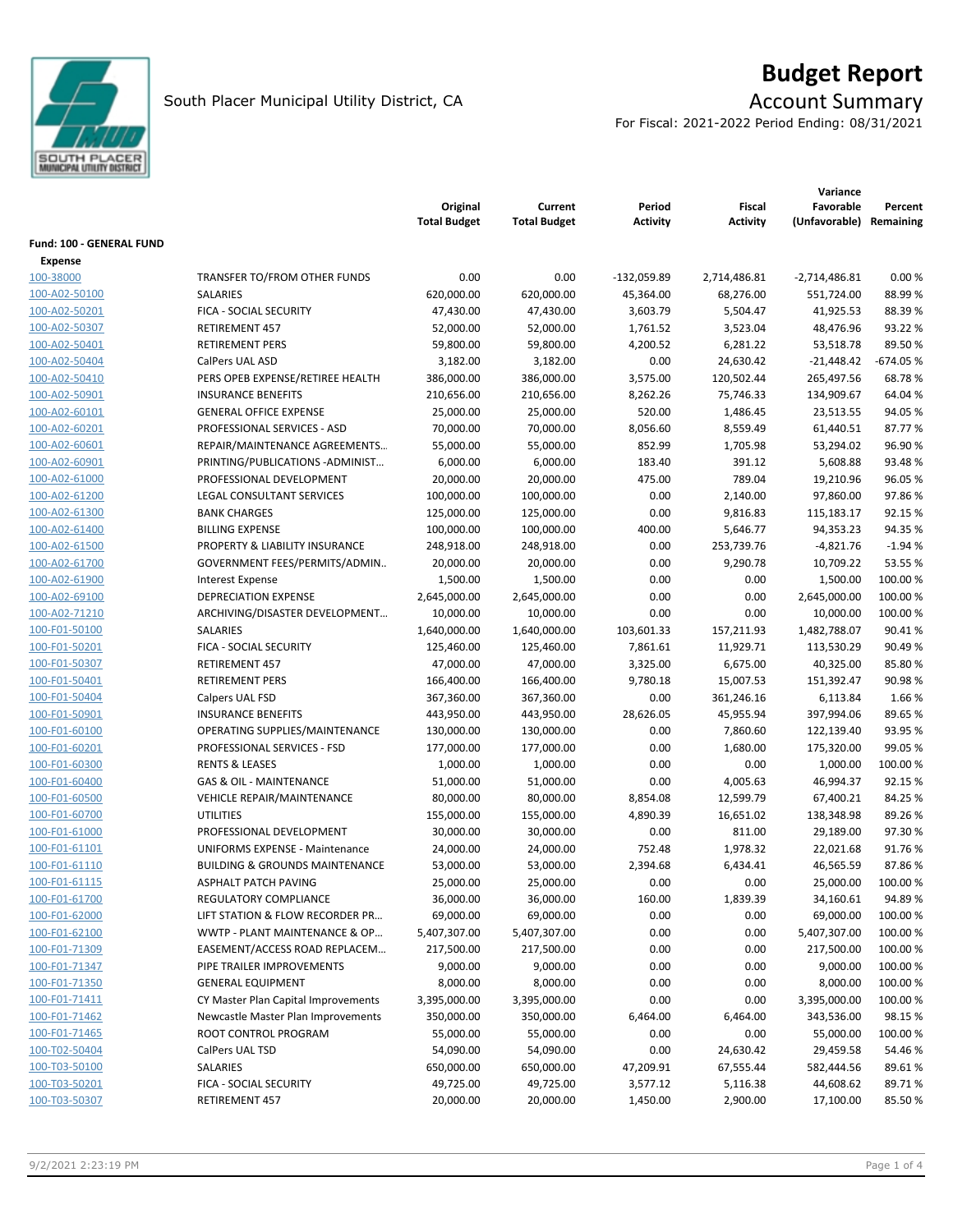### **Budget Report For Fiscal: 2021-2022 Period Ending: 08/31/2021**

|                                                  |                                                         | Original<br><b>Total Budget</b> | Current<br><b>Total Budget</b> | Period<br><b>Activity</b> | <b>Fiscal</b><br><b>Activity</b> | Variance<br>Favorable<br>(Unfavorable) | Percent<br>Remaining |
|--------------------------------------------------|---------------------------------------------------------|---------------------------------|--------------------------------|---------------------------|----------------------------------|----------------------------------------|----------------------|
| 100-T03-50401                                    | <b>RETIREMENT PERS</b>                                  | 65,000.00                       | 65,000.00                      | 4,550.60                  | 6,479.22                         | 58,520.78                              | 90.03%               |
| 100-T03-50901                                    | <b>INSURANCE BENEFITS</b>                               | 123,500.00                      | 123,500.00                     | 8,835.56                  | 10,499.58                        | 113,000.42                             | 91.50%               |
| 100-T03-60202                                    | PROFESSIONAL SERVICES - TSD                             | 294,000.00                      | 294,000.00                     | 811.50                    | 8,991.50                         | 285,008.50                             | 96.94%               |
| 100-T03-60800                                    | FOG - PERMIT COMPLIANCE                                 | 12,400.00                       | 12,400.00                      | 0.00                      | 0.00                             | 12,400.00                              | 100.00 %             |
| 100-T03-60900                                    | PRINTING/PUBLICATIONS - TECH SERV                       | 3,000.00                        | 3,000.00                       | 96.53                     | 96.53                            | 2,903.47                               | 96.78%               |
| 100-T03-61000                                    | PROFESSIONAL DEVELOPMENT - TECH                         | 18,120.00                       | 18,120.00                      | 0.00                      | 740.49                           | 17,379.51                              | 95.91%               |
| 100-T03-61101                                    | UNIFORMS EXPENSE - TECH SERVICES                        | 3,650.00                        | 3,650.00                       | 0.00                      | 399.91                           | 3,250.09                               | 89.04%               |
| 100-T03-61804                                    | OPERATING SUPPLIES/MAINTENANCE                          | 7,250.00                        | 7,250.00                       | 0.00                      | 74.40                            | 7,175.60                               | 98.97%               |
| 100-T03-62300                                    | REPAIR/MAINTENANCE AGREEMENTS                           | 94,000.00                       | 94,000.00                      | 8,350.91                  | 22,622.90                        | 71,377.10                              | 75.93%               |
| 100-T03-71400                                    | SOFTWARE/DATA ACQUISITION                               | 40,000.00                       | 40,000.00                      | 0.00                      | 995.00                           | 39,005.00                              | 97.51%               |
| 100-T03-71405                                    | <b>SYSTEM IMPROVEMENTS</b>                              | 205,000.00                      | 205,000.00                     | 0.00                      | 0.00                             | 205,000.00                             | 100.00%              |
| 100-T03-71408                                    | PARTICIPATION IN REGIONAL PROJEC                        | 30,000.00                       | 30,000.00                      | 0.00                      | 0.00                             | 30,000.00                              | 100.00%              |
| 100-T03-71410                                    | <b>EASEMENT INSPECTION EQUIPMENT</b>                    | 11,700.00                       | 11,700.00                      | 0.00                      | 0.00                             | 11,700.00                              | 100.00 %             |
| 100-T03-71425                                    | <b>COMPUTERS/OFFICE FURNITURE</b>                       | 43,650.00                       | 43,650.00                      | 0.00                      | 24,165.77                        | 19,484.23                              | 44.64%               |
| 100-T03-71500                                    | RWWTP REHAB & REPLACEMENT                               | 2,366,393.00                    | 2,366,393.00                   | 0.00                      | 0.00                             | 2,366,393.00                           | 100.00%              |
|                                                  | <b>Expense Total:</b>                                   | 21,959,941.00                   | 21,959,941.00                  | 196,787.12                | 4,146,134.92                     | 17,813,806.08                          | 81.12%               |
|                                                  | Fund: 100 - GENERAL FUND Total:                         | 21,959,941.00                   | 21,959,941.00                  | 196,787.12                | 4,146,134.92                     | 17,813,806.08                          | 81.12%               |
| Fund: 300 - CIP & EXPANSION                      |                                                         |                                 |                                |                           |                                  |                                        |                      |
| <b>Expense</b>                                   |                                                         |                                 |                                |                           |                                  |                                        |                      |
| 300-38000                                        | TRANSFER TO/FROM OTHER FUNDS                            | 0.00                            | 0.00                           | 132,059.89                | $-1,048,943.81$                  | 1,048,943.81                           | 0.00%                |
| 300-T03-71410                                    | FOOTHILL TRUNK PROJECT - CONSTR                         | 200,000.00                      | 200,000.00                     | 0.00                      | 112,498.07                       | 87,501.93                              | 43.75%               |
| 300-T03-71423                                    | <b>Trunk Extension Reimbursement</b>                    | 400,000.00                      | 400,000.00                     | 0.00                      | 0.00                             | 400,000.00                             | 100.00 %             |
|                                                  | <b>Expense Total:</b>                                   | 600,000.00                      | 600,000.00                     | 132,059.89                | $-936,445.74$                    | 1,536,445.74                           | 256.07%              |
|                                                  | Fund: 300 - CIP & EXPANSION Total:                      | 600,000.00                      | 600,000.00                     | 132,059.89                | -936,445.74                      | 1,536,445.74                           | 256.07%              |
| Fund: 400 - CAPITAL REPLACEMENT & REHABILITATION |                                                         |                                 |                                |                           |                                  |                                        |                      |
| <b>Expense</b>                                   |                                                         |                                 |                                |                           |                                  |                                        |                      |
| 400-38000                                        | TRANSFER TO/FROM OTHER FUNDS                            | 0.00                            | 0.00                           | 0.00                      | $-1,665,543.00$                  | 1,665,543.00                           | 0.00%                |
| 400-A02-71431                                    | HQ HVAC REPAIR/REPLACEMENT                              | 15,000.00                       | 15,000.00                      | 0.00                      | 0.00                             | 15,000.00                              | 100.00 %             |
| 400-F01-71203                                    | <b>EMERGENCY BYPASS EQUIPMENT</b>                       | 50,000.00                       | 50,000.00                      | 0.00                      | 0.00                             | 50,000.00                              | 100.00%              |
| 400-F01-71302                                    | <b>VEHICLE PURCHASES</b>                                | 220,000.00                      | 220,000.00                     | 0.00                      | 0.00                             | 220,000.00                             | 100.00 %             |
| 400-F01-71309                                    | EASEMENT/ACCESS ROAD REPLACEM                           | 215,000.00                      | 215,000.00                     | 0.00                      | 0.00                             | 215,000.00                             | 100.00 %             |
| 400-F01-71475                                    | SCADA SOFTWARE DESIGN & IMPLE                           | 3,275,000.00                    | 3,275,000.00                   | 0.00                      | 0.00                             | 3,275,000.00                           | 100.00 %             |
| 400-F01-71490                                    | TAYLOR RD LS REPLACEMENT                                | 110,000.00                      | 110,000.00                     | 0.00                      | 0.00                             | 110,000.00                             | 100.00 %             |
| 400-F01-71670                                    | PIPE TRAILER REPLACEMENT                                | 10,000.00                       | 10,000.00                      | 0.00                      | 0.00                             | 10,000.00                              | 100.00 %             |
| 400-F01-71710                                    | GENERAL EQUIPMENT REPLACEMENT                           | 18,000.00                       | 18,000.00                      | 0.00                      | 0.00                             | 18,000.00                              | 100.00 %             |
| 400-T03-71210                                    | Cured in place Pipe                                     | 650,000.00                      | 650,000.00                     | 0.00                      | 0.00                             | 650,000.00                             | 100.00 %             |
| 400-T03-71215                                    | Foothill Trunk Project - Construction                   | 100,000.00                      | 100,000.00                     | 0.00                      | 65,543.00                        | 34,457.00                              | 34.46%               |
| 400-T03-71419                                    | LOS FLORES MAINLINE REPLACEMENT                         | 1,000,000.00                    | 1,000,000.00                   | 0.00                      | 0.00                             | 1,000,000.00                           | 100.00 %             |
| 400-T03-71510                                    | PARTICIPATION IN REGIONAL PROJEC                        | 430,000.00                      | 430,000.00                     | 0.00                      | 0.00                             | 430,000.00                             | 100.00 %             |
| 400-T03-71675                                    | CY Fence Replacement                                    | 110,000.00                      | 110,000.00                     | 0.00                      | 0.00                             | 110,000.00                             | 100.00 %             |
|                                                  | <b>Expense Total:</b>                                   | 6,203,000.00                    | 6,203,000.00                   | 0.00                      | $-1,600,000.00$                  | 7,803,000.00                           | 125.79%              |
|                                                  | Fund: 400 - CAPITAL REPLACEMENT & REHABILITATION Total: | 6,203,000.00                    | 6,203,000.00                   | 0.00                      | $-1,600,000.00$                  | 7,803,000.00                           | 125.79%              |
|                                                  | <b>Report Total:</b>                                    | 28,762,941.00                   | 28,762,941.00                  | 328,847.01                | 1,609,689.18                     | 27,153,251.82                          | 94.40%               |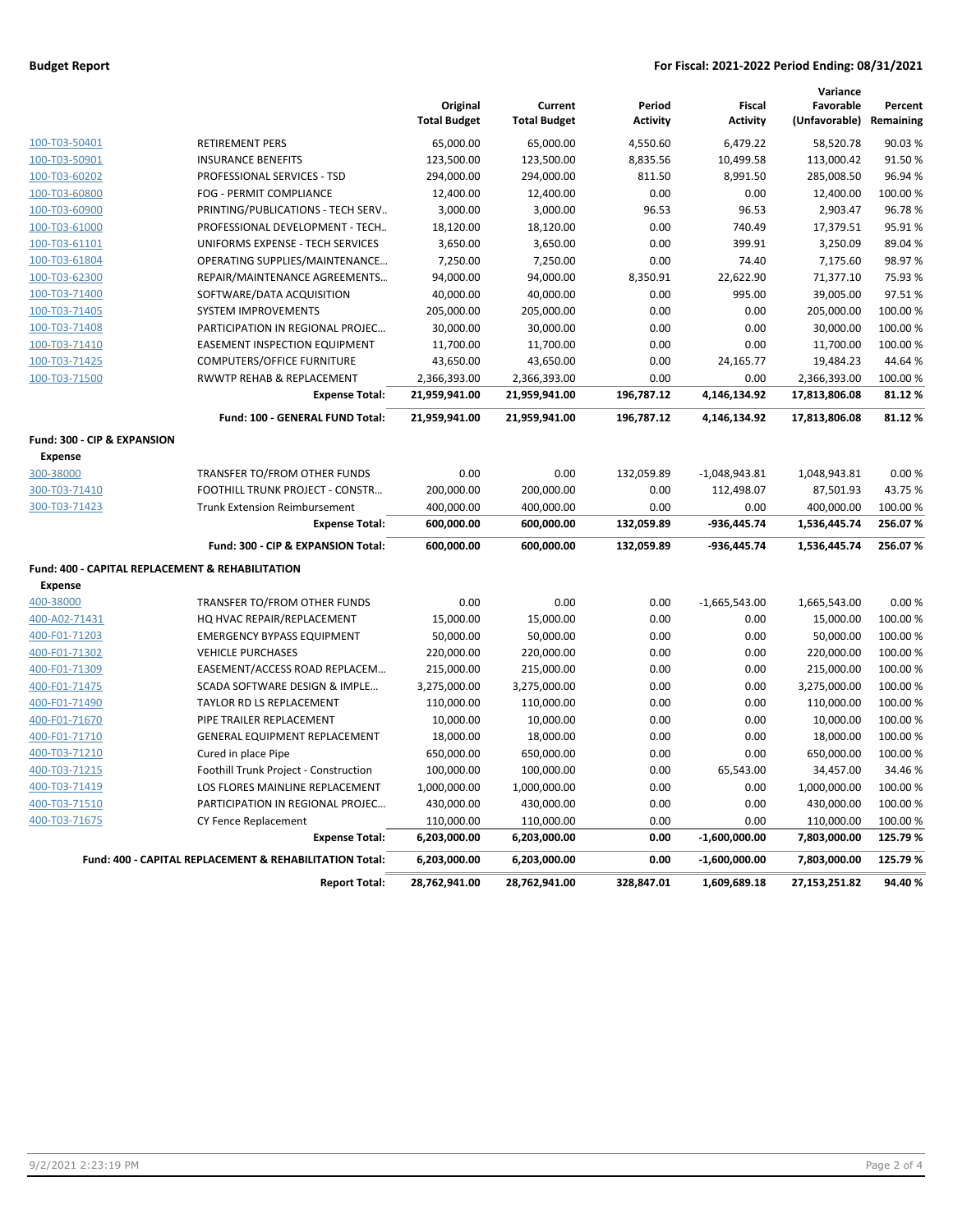# **Group Summary**

|                                                                    | Original                                                                         | Current       | Period        | Fiscal          | Variance<br>Favorable | Percent |
|--------------------------------------------------------------------|----------------------------------------------------------------------------------|---------------|---------------|-----------------|-----------------------|---------|
| <b>Account Typ</b>                                                 | <b>Activity</b><br><b>Total Budget</b><br><b>Total Budget</b><br><b>Activity</b> |               | (Unfavorable) | Remaining       |                       |         |
| <b>Fund: 100 - GENERAL FUND</b>                                    |                                                                                  |               |               |                 |                       |         |
| Expense                                                            | 21.959.941.00                                                                    | 21.959.941.00 | 196.787.12    | 4,146,134.92    | 17.813.806.08         | 81.12%  |
| Fund: 100 - GENERAL FUND Total:                                    | 21,959,941.00                                                                    | 21,959,941.00 | 196,787.12    | 4,146,134.92    | 17,813,806.08         | 81.12%  |
| Fund: 300 - CIP & EXPANSION                                        |                                                                                  |               |               |                 |                       |         |
| Expense                                                            | 600,000.00                                                                       | 600,000.00    | 132,059.89    | -936,445.74     | 1,536,445.74          | 256.07% |
| Fund: 300 - CIP & EXPANSION Total:                                 | 600,000.00                                                                       | 600,000.00    | 132,059.89    | -936.445.74     | 1,536,445.74          | 256.07% |
| <b>Fund: 400 - CAPITAL REPLACEMENT &amp; REHABILITATION</b>        |                                                                                  |               |               |                 |                       |         |
| Expense                                                            | 6,203,000.00                                                                     | 6,203,000.00  | 0.00          | $-1,600,000.00$ | 7,803,000.00          | 125.79% |
| <b>Fund: 400 - CAPITAL REPLACEMENT &amp; REHABILITATION Total:</b> | 6.203.000.00                                                                     | 6,203,000.00  | 0.00          | $-1.600.000.00$ | 7.803.000.00          | 125.79% |
| <b>Report Total:</b>                                               | 28,762,941.00                                                                    | 28,762,941.00 | 328.847.01    | 1,609,689.18    | 27,153,251.82         | 94.40%  |
|                                                                    |                                                                                  |               |               |                 |                       |         |